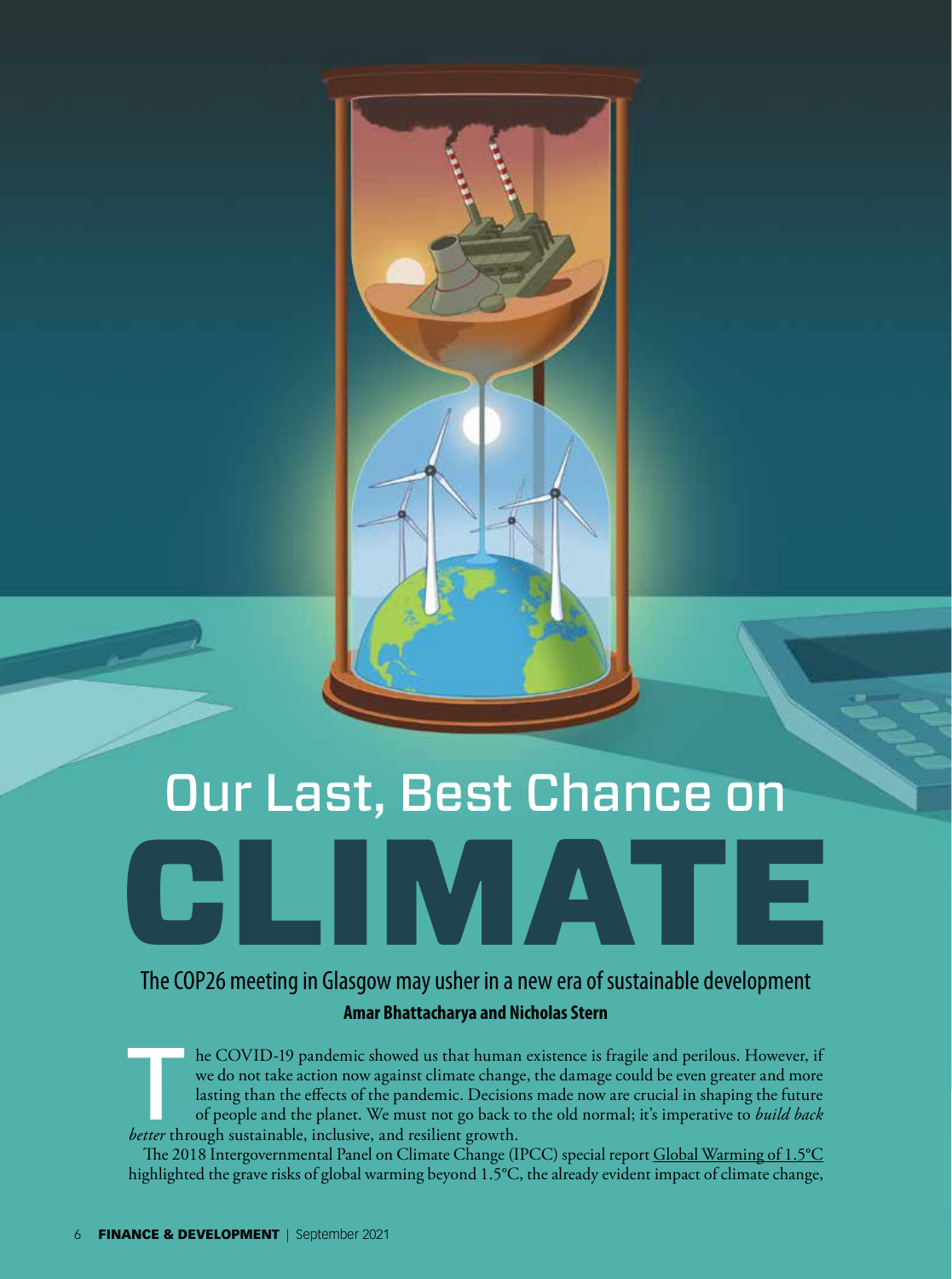and the limited time to arrest it. Projections show that more rapid and severe climate change will inflict greater harm on the environment, lives, and livelihoods. For example, warming of 2°C instead of 1.5°C would essentially wipe out all coral reefs on the planet, instead of 70 to 90 percent, and expose 37 percent of the population, instead of 14 percent, to extreme heat at least once every five years. Warming that exceeds 2°C significantly increases the risk of larger, likely irreversible environmental changes. The IPCC's 2021 report documents the rapid acceleration of climate change, dramatically narrowing the window for limiting global warming from 2°C to 1.5°C and underscoring the imperative to reach net zero emissions by 2050.

There is a growing realization that the risks and economic costs of climate change have been underestimated. If unchecked, climate change could displace hundreds of millions of people, mostly in the developing world, increasing the potential for conflict. Likewise, carbon-intensive economies depend on jobs that may be eliminated in the future to reduce pollution and avert catastrophic climate change. Jobs and incomes will be lost, driving many into poverty, and the longer decarbonization is delayed, the more disorderly future shocks will be.

Thanks to technological advances, the cost of renewable energy is declining, making it increasingly competitive with fossil fuels. Moreover, there is mounting evidence that decarbonization does not hamper growth, development, and jobs but instead offers a path to more inclusive, resilient, and sustainable growth; indeed it can "unlock the inclusive growth story of the 21st century."

## Investment and innovation

Increased spending on sustainable infrastructure has strong multiplier effects. In the short term, it can help the world economy recover from the effects of the COVID-19 pandemic by creating jobs and investment opportunities. In the medium term, it can spur innovation, create new sources of growth, and reduce poverty and inequality while delivering cleaner air and water. Over the long term, stabilizing climate change is the only path to a viable future.

To enable the shift away from carbon, governments must work with stakeholders to encourage clean energy and transportation systems, smart development, sustainable land use, wise water management, and a circular industrial economy. Major investment is needed to replace aging and polluting

infrastructure, address infrastructure deficits and structural change in emerging market and developing economies, and protect and restore natural capital. In a report prepared for the Group of Seven (G7), we asserted that the world must increase annual investment by 2 percent of pre-pandemic gross domestic product for this decade and beyond.

An even greater boost is needed for emerging market and developing economies (other than China) given their recent sharp declines in investment and need for financing to support growth, development goals, and structural change, including rapid urbanization. The coming two decades will be a crucial period of transition for emerging market and developing economies, requiring greater investment in all forms of capital—physical, human, natural, and social.

In developed and developing economies, investment offers significant potential to accelerate the transition to net zero through lower- and zero-carbon solutions, from sustainable aviation fuels to electric vehicles. The 2020 "Paris Effect" report finds that by 2030, low-carbon solutions could be competitive in sectors accounting for 70 percent of emissions, up from 25 percent today and none five years ago.

Greater support by governments and stronger international cooperation can help accelerate the

## **COP26 goals**

For nearly three decades the United Nations has been assembling almost every country on earth for global climate summits. Under the UK presidency, this year's summit will take place in Glasgow. The 26th Conference of the Parties on Climate Change (COP26), postponed for a year because of the COVID-19 pandemic, will bring together world leaders, scientists, businesses, public and private finance officials, climate activists, journalists, and other observers.

- These are the key objectives for the Glasgow conference:
- Broad-based net zero targets and a credible finance package
- A collective commitment and road map to accelerate the transition to zero-carbon power and zero-carbon transportation, with ambitious action on carbon pricing, sector policies, phaseout of coal, and support for innovation
- Support for adaptation and resilience, especially in poor and vulnerable countries, and for protection and rebuilding of natural capital
- Mobilization of private businesses and finance to support these objectives and channel finance to emerging market and developing economies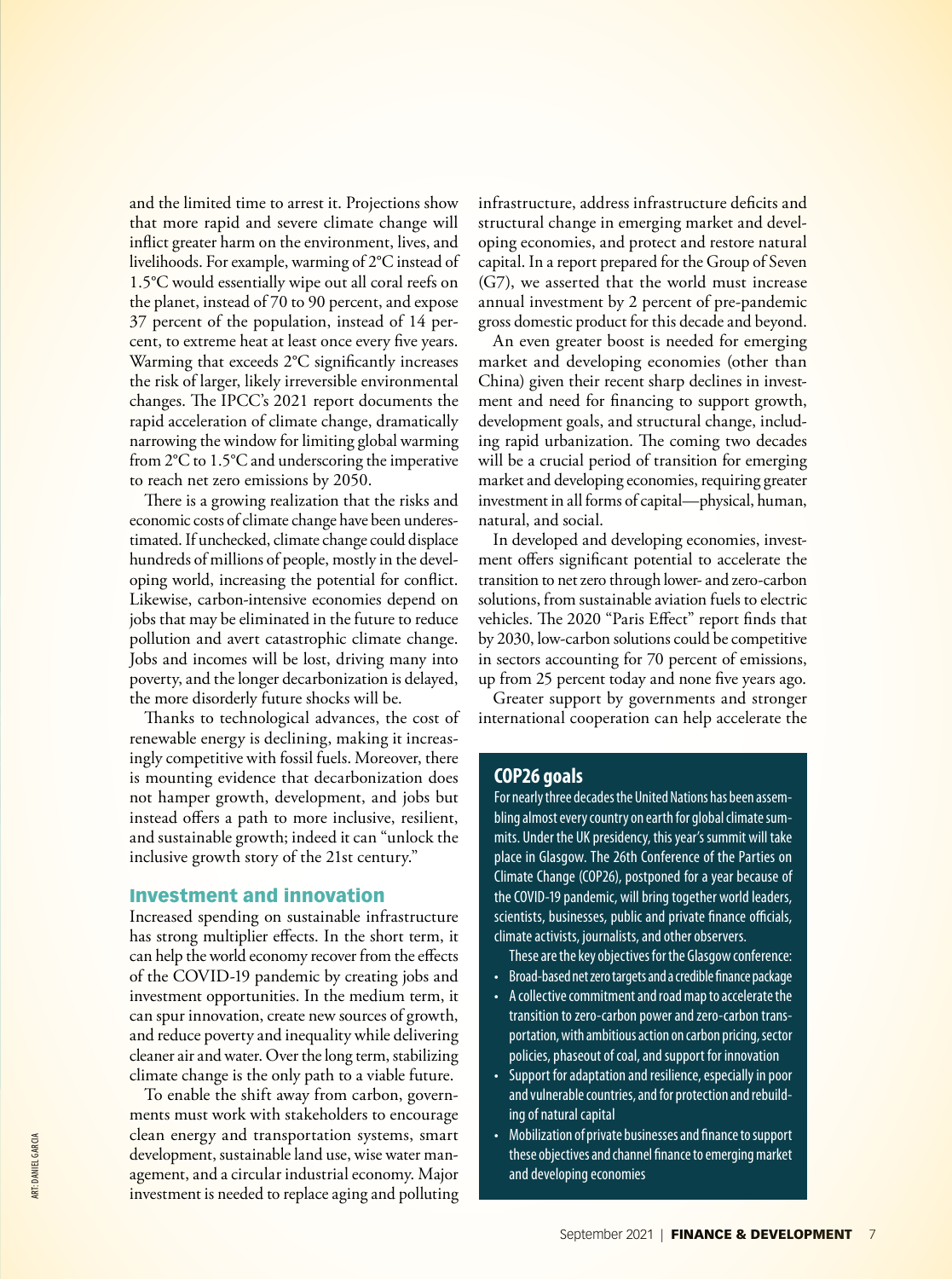## A credible carbon price would send a critical signal to direct investment and innovation toward clean technologies and encourage energy efficiency.

pace of innovation, further drive down costs, and ensure the widespread availability of low-carbon technologies, including in developing economies. Developed and developing economies need greater investment and fiscal stimulus now to counter the effects of the pandemic while responsibly managing debt and deficits over the medium term. Fiscal policy, on both the revenue and expenditure sides, can promote the transition to low-carbon, inclusive growth, including through green budgeting.

#### Policies to accelerate change

Policymakers must set expectations and provide a clear sense of direction on how to achieve the net zero emissions target. To that end, the IMF, the World Bank, and a growing number of academic, public, and private sector voices have called for elimination of fossil fuel subsidies and putting a price on carbon. A credible carbon price would send a critical signal to direct investment and innovation toward clean technologies and encourage energy efficiency. The IMF managing director said that "without it we simply cannot reach the goals of the Paris Agreement" and that "this price signal needs to get predictably stronger—by 2030, we need an average global price of \$75 per ton of  $\mathrm{CO}_2^2$ , way up from today's \$3 per ton," to be effective.

Along with carbon pricing, the transition to climate-resilient growth will require many different and mutually supportive policies given major market failures, the availability of other powerful and effective policy instruments, and political economy impediments. As outlined in a recent paper, governments and the private sector must

- Reinforce carbon pricing with sector-specific policies—regulations, energy efficiency standards, feebates—and phase out coal.
- Boost public investment in sustainable and resilient infrastructure, including nature-based solutions—restoration of degraded lands and conservation of existing ecosystems—while mitigating the impact on the poor.
- Promote sustainable use of natural resources with policy measures such as payments for ecosystem services, regulations, reform of agricultural and water subsidies, and incentives for a circular

economy to decouple economic growth from use of material resources.

- Deploy industrial and other policies to spur climate-friendly innovation, including in digitalization, new materials, life sciences, and production processes, with a focus on the coordination of policy areas and on long-term policies and policy planning.
- Provide information and promote public discussion on social norms and behavior to reduce energy demand and carbon intensity of consumption and business activity; educate the public about climate change risks and on early warning systems and evacuation plans in case of natural disasters.
- Align finance with climate objectives—manage financial stability risks posed by climate change; align social and private returns with green investment; mobilize resources for investment, including a major boost to international climate finance; and make monetary and supervisory policies consistent with net-zero-emissions objectives.
- Develop insurance instruments and social safety nets to mitigate the immediate impact of climate shocks.
- Foster a just transition with investment in and support for the shift to a low-carbon economy for affected workers, businesses, and regions rapid change will involve dislocation in both production and consumption.
- Integrate sustainability considerations into public financial management and corporate governance; use better models and look beyond gross domestic product when deciding policy priorities and measuring well-being and sustainability.

By acting together on climate change, countries will benefit from stronger demand expansion and investment recovery, economies of scale, and lower costs for new technologies. The returns to collaboration and innovation are uniquely powerful at present given the high unemployment following the pandemic; the need for global access to COVID-19 vaccines; and the mounting threat of climate change, biodiversity loss, and environmental degradation. Failure to act on any of these threatens human health, economic prosperity, and the very future of the planet.